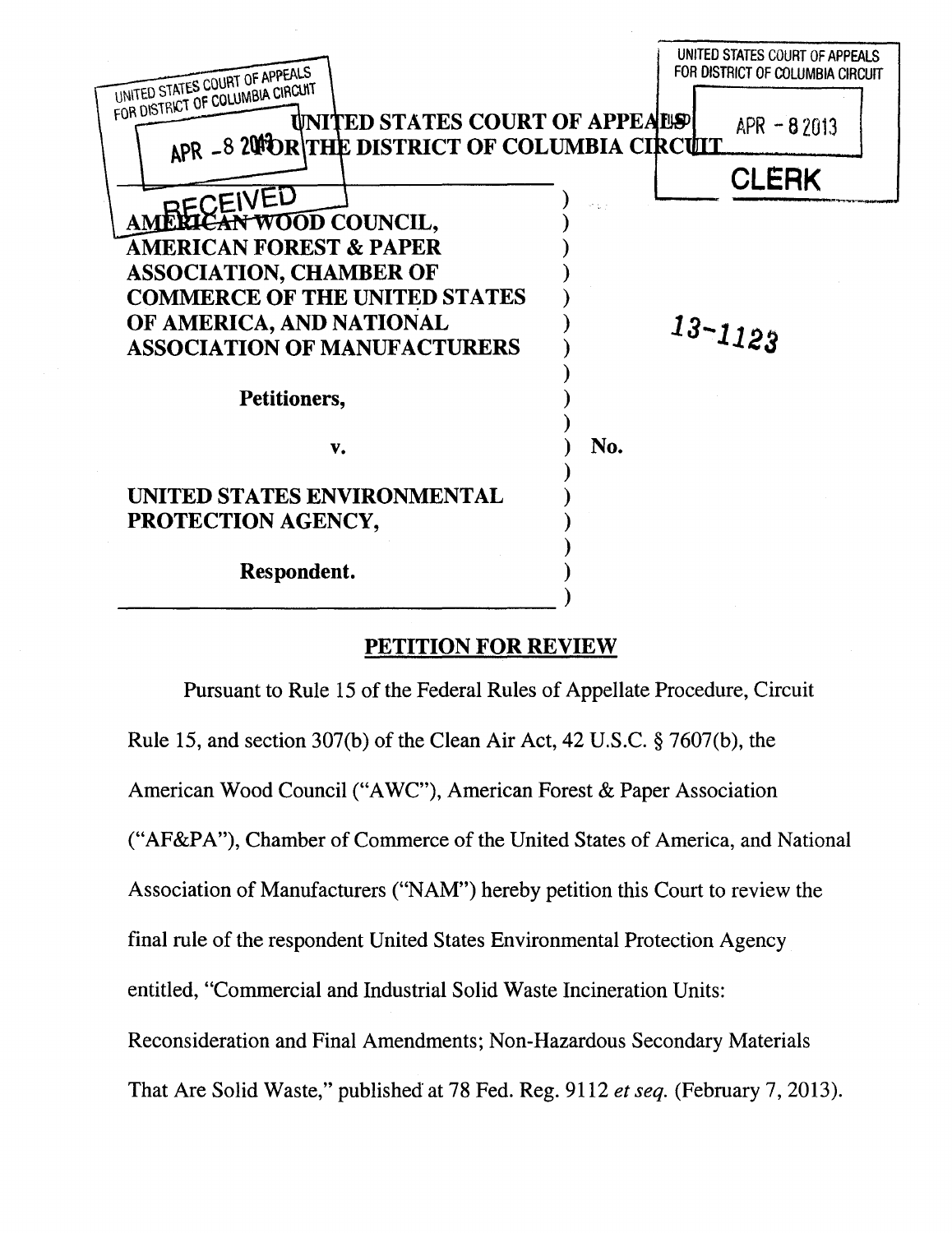Respectfully submitted,

 $\Delta$   $\Delta$   $\Delta$ 

William L. Wehrum Scott J. Stone HUNTON & WILLIAMS LLP 2200 Pennsylvania Avenue, N.W. Washington, D.C. 20037 (202) 955-1500 wwehrum@ hunton.com sstone@ hunton.com *Counsel for American Wood Council, American Forest* & *Paper Association* 

Quentin Riegel<br>Vice President, Litigation & Deputy General Counsel NATIONAL ASSOCIATION OF MANUFACTURERS 733 lOth Street, N.W. Suite 700 Washington, DC 20001 (202) 637-3000 qriegel @nam.org *Counsel for National Association of Manufacturers*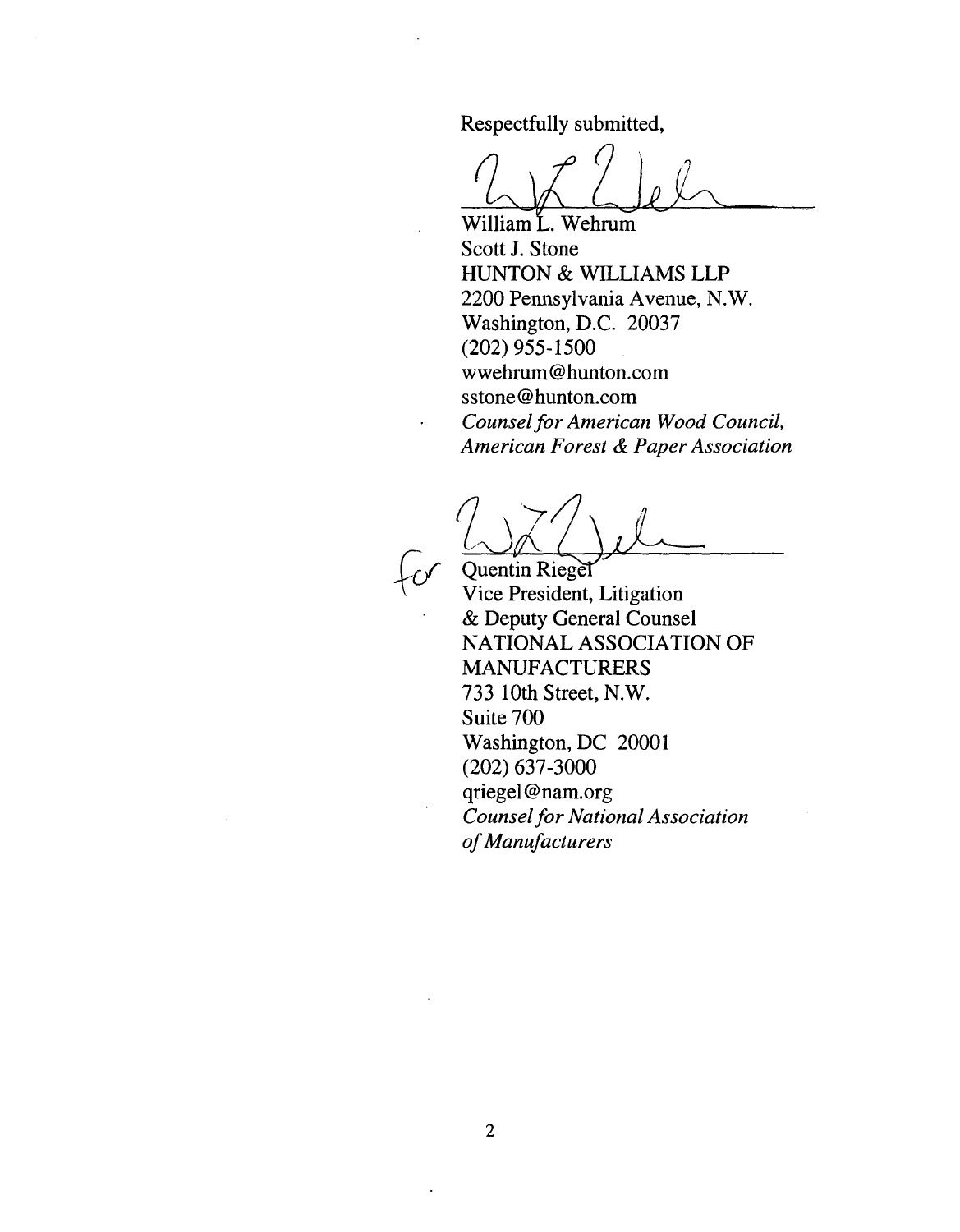$\frac{1}{\text{thel L. Brand}}$ 



Rachel L. Brand Sheldon Gilbert NATIONAL CHAMBER LITIGATION CENTER, INC. 1615 H Street N.W. Washington, DC 20062 (202) 463-5337 *Counsel for the Chamber of Commerce of the United States of America* 

Dated: April 8, 2013

Of Counsel:

Jan Poling Vice President, General Counsel & Corporate Secretary AMERICAN FOREST & PAPER ASSOCIATION 1111 19<sup>th</sup> Street, N.W. Suite 800 Washington, D.C. 20036 (202) 463-2590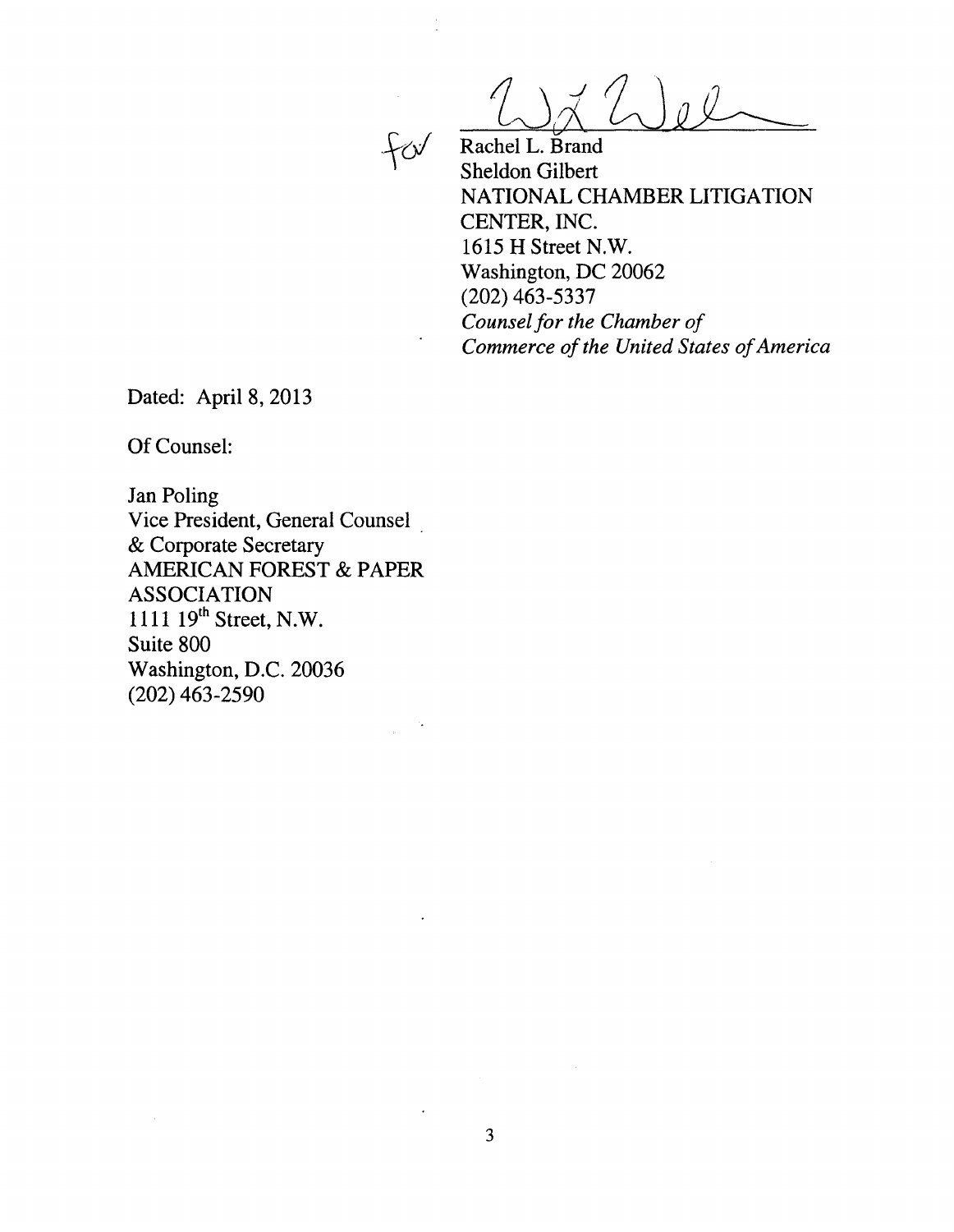### **CERTIFICATE OF SERVICE**

I hereby certify that on this 8th day of April2013, one copy of the foregoing Petition for Review and Rule 26.1 Disclosure Statements of Petitioners American Wood Council, American Forest & Paper Association, Chamber of Commerce of

the United States of America, and National Association of Manufacturers was

served by first-class mail, postage prepaid, on each of the following:

Robert Perciasepe Acting Administrator U.S. Environmental Protection Agency Ariel Rios Building 1200 Pennsylvania Ave., NW Mail Code 4101M Washington, D.C. 20460

Brenda Mallory Acting General Counsel U.S. Environmental Protection Agency Ariel Rios Building 1200 Pennsylvania Ave., NW Mail Code 2310A Washington, D.C. 20460

Eric H. Holder, Jr. Attorney General of the United States United States Department of Justice 950 Pennsylvania Ave., NW Washington, D.C. 20530-0001

Villiam L. Wehrum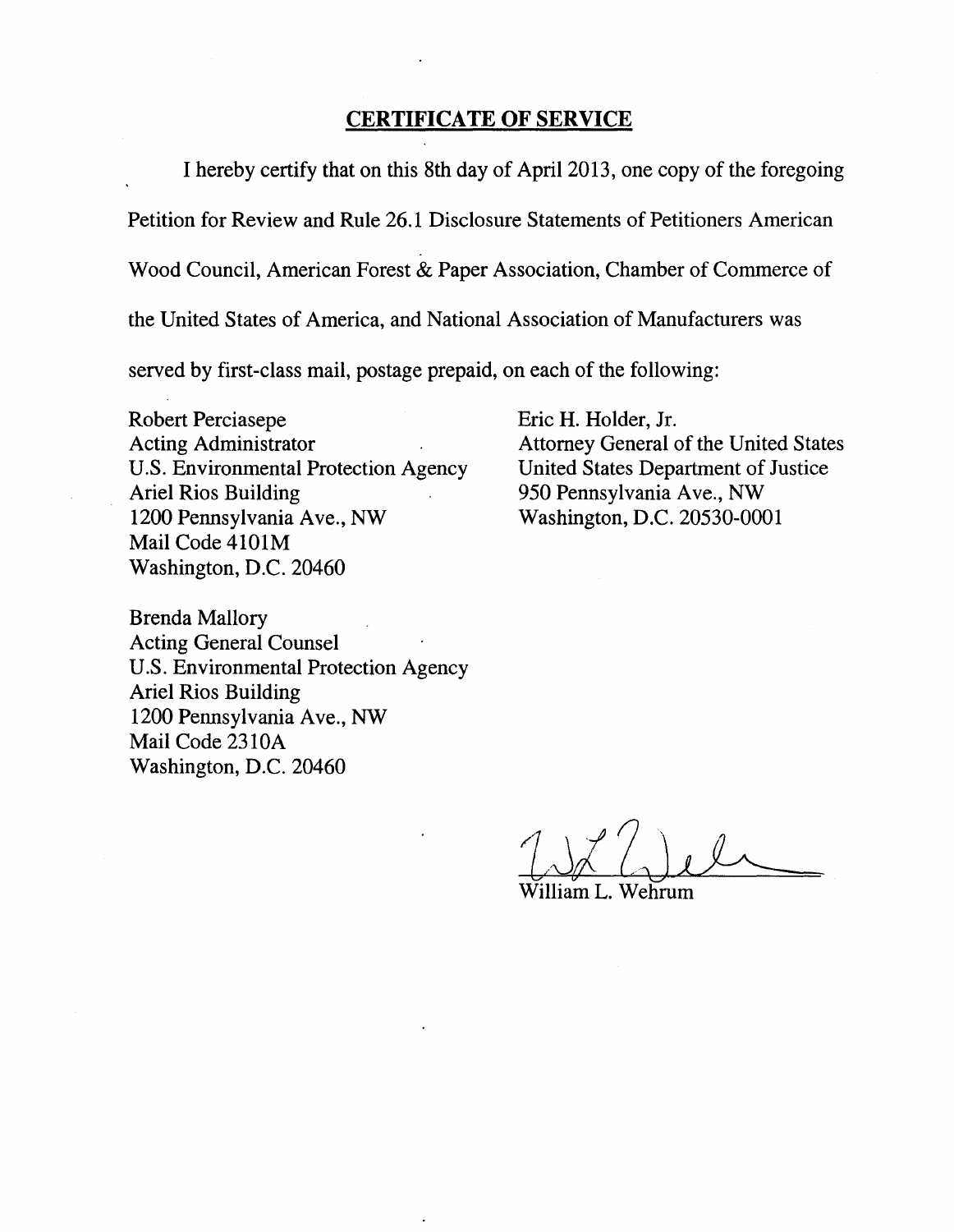

# RULE 26.1 DISCLOSURE STATEMENT OF PETITIONER AMERICAN WOOD COUNCIL

Pursuant to Rule 26.1 of the Federal Rules of Appellate Procedure and Circuit Rule 26.1, Petitioner American Wood Council ("AWC") makes the following declarations:

The American Wood Council (AWC) is the voice of North American traditional and engineered wood products, representing over 75% of the industry. From a renewable resource that absorbs and sequesters carbon, the wood products industry makes products that are essential to everyday life and employs over onethird of a million men and women in well-paying jobs. AWC's engineers, technologists, scientists, and building code experts develop state-of-the-art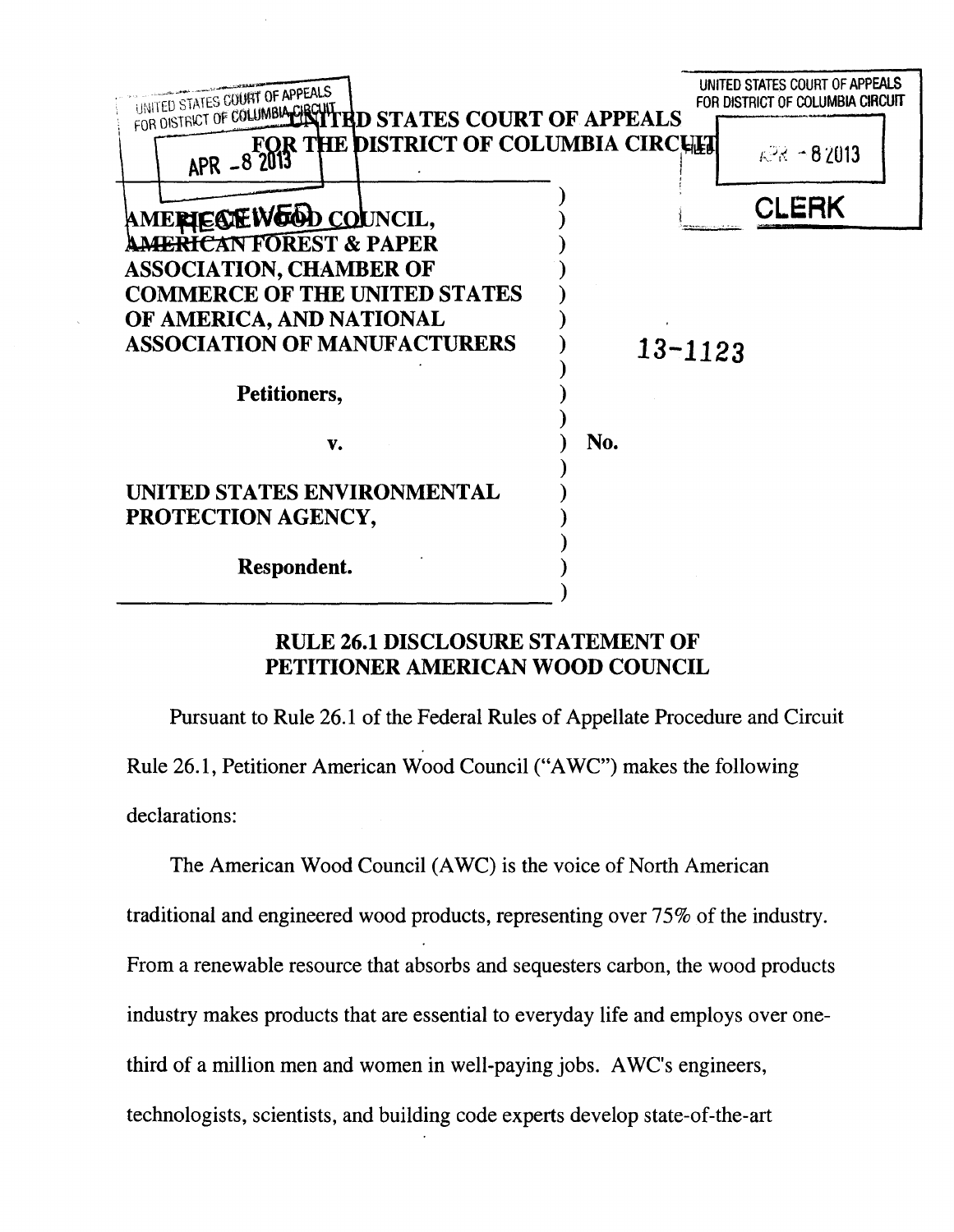engineering data, technology, and standards on structural wood products for use by design professionals, building officials, and wood products manufacturers to assure the safe and efficient design and use of wood structural components. A WC also provides technical, legal, and economic information on wood design, green building, and manufacturing environmental regulations advocating for balanced government policies that sustain the wood products industry. No parent corporation or publicly held company has a ten percent ( 10%) or greater ownership interest in AWC.

Respectfully submitted,

William L. Wehrum Scott J. Stone HUNTON & WILLIAMS LLP 2200 Pennsylvania Avenue, N.W. Washington, D.C. 20037 (202) 955-1500 wwehrum @hunton.com sstone@ hunton.com *Counsel for American Wood Council*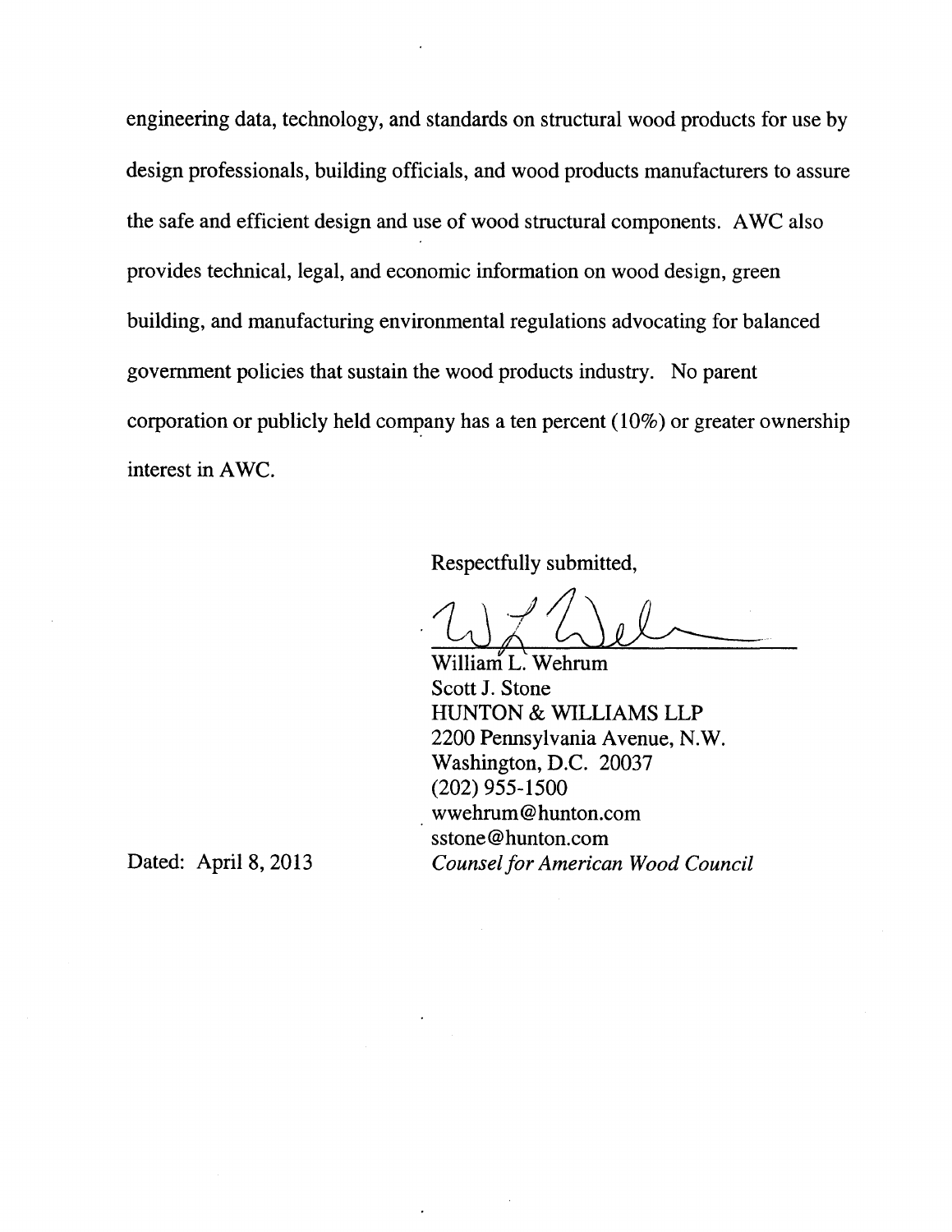## UNITED STATES COURT OF APPEALS EAR THE DISTRICT OF COLUMBIA CIRCUIT

| UNITED STATES COURT OF APPEALS<br>FOR DISTRICT OF COLUMBIA CIRCUIT                                                                                 |     | UNITED STATES COURT OF APPEALS<br>FOR DISTRICT OF COLUMBIA CIRCUIT |
|----------------------------------------------------------------------------------------------------------------------------------------------------|-----|--------------------------------------------------------------------|
| GANWOOD COUNCIL,<br><b>CANFOREST &amp; PAPER</b><br><b>TATION, CHAMBER OF</b><br><b>CE OF THE UNITED STATES</b><br><b>OF AMERICA, AND NATIONAL</b> |     | <b>FILED</b><br>$APR = 82013$<br><b>CLERK</b>                      |
| <b>ASSOCIATION OF MANUFACTURERS</b>                                                                                                                |     |                                                                    |
| Petitioners,                                                                                                                                       |     | $13 - 1123$                                                        |
| v.                                                                                                                                                 | No. |                                                                    |
| UNITED STATES ENVIRONMENTAL<br>PROTECTION AGENCY,                                                                                                  |     |                                                                    |
| Respondent.                                                                                                                                        |     |                                                                    |

# RULE 26.1 DISCLOSURE STATEMENT OF PETITIONER AMERICAN FOREST & PAPER ASSOCIATION

Pursuant to Rule 26.1 of the Federal Rules of Appellate Procedure and Circuit Rule 26.1, Petitioner, American Forest & Paper Association ("AF&PA"), makes the following declarations:

AF&PA is the national trade association of the forest products industry, representing pulp, paper, packaging and wood products manufacturers, and forest landowners. Our companies make products essential for everyday life from renewable and recyclable resources that sustain the environment. The forest products industry accounts for approximately 5 percent of the total U.S. manufacturing GDP. Industry companies produce about \$175 billion in products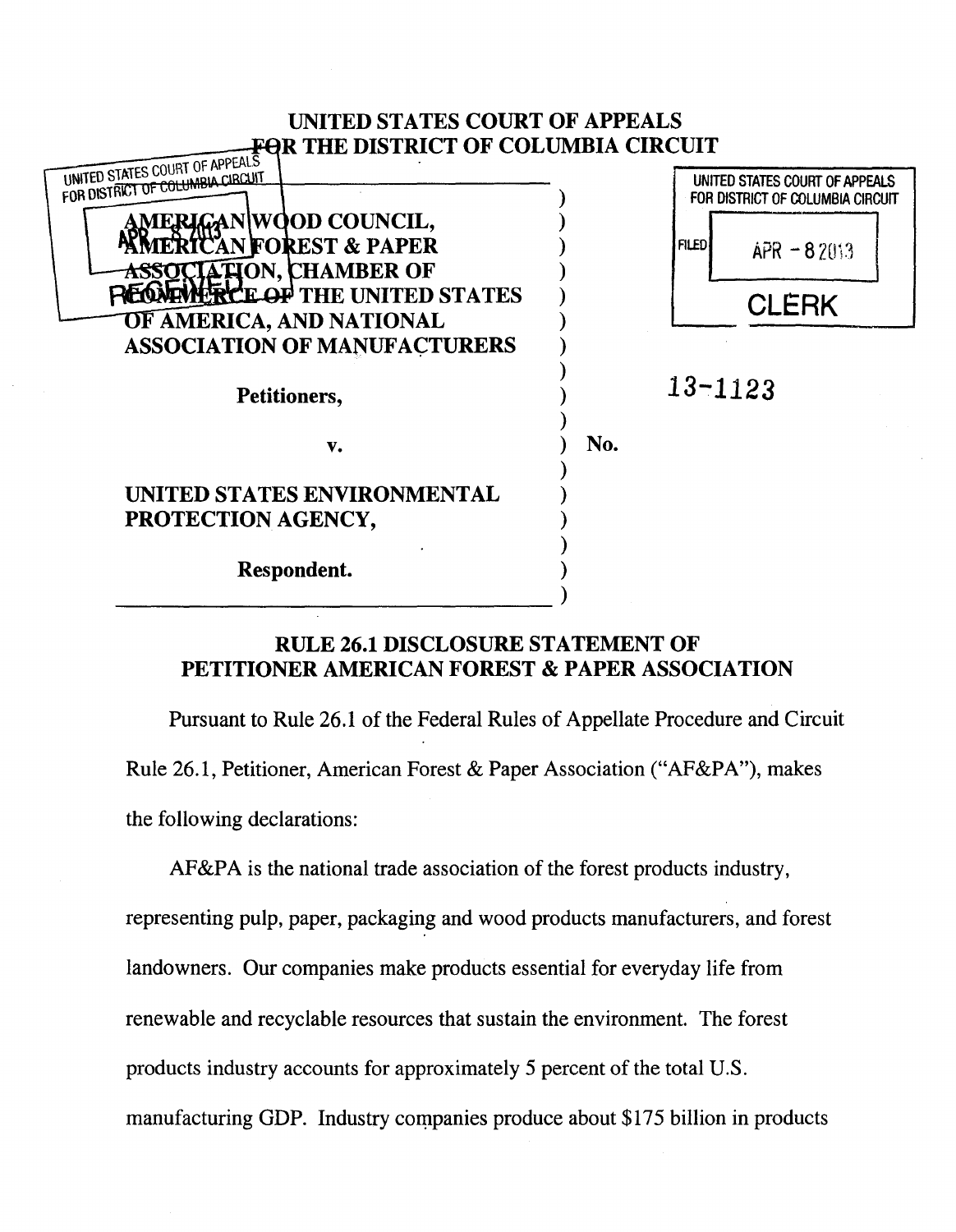annually and employ nearly 900,000 men and women, exceeding employment levels in the automotive, chemicals and plastics industries. The industry meets a payroll of approximately \$50 billion annually and is among the top 10 manufacturing sector employers in 47 states. No parent corporation or publicly held company has a ten percent (10%) or greater ownership interest in AF&PA.

Respectfully submitted,

William L. Wehrum Scott J. Stone HUNTON & WILLIAMS LLP 2200 Pennsylvania Avenue, N.W. Washington, D.C. 20037 (202) 955-1500 wwehrum @hunton.com sstone@ hunton.com *Counsel for American Forest* & *Paper Association*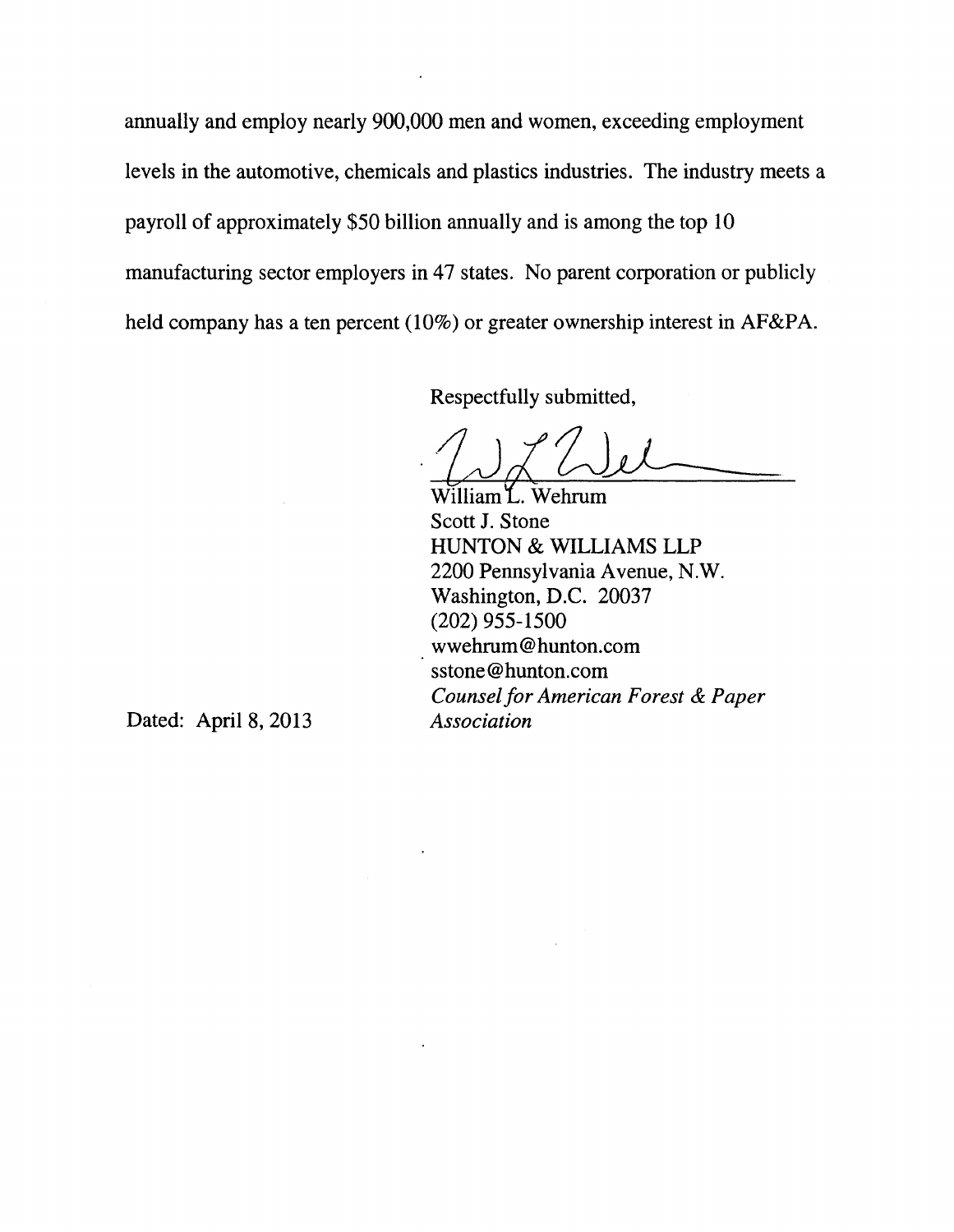

# RULE 26.1 DISCLOSURE STATEMENT OF PETITIONER CHAMBER OF COMMERCE OF THE UNITED STATES OF AMERICA

Pursuant to Rule 26.1 of the Federal Rules of Appellate Procedure and Circuit Rule 26.1, the undersigned Petitioner, Chamber of Commerce of the United States of America (the "Chamber"), makes the following declarations:

The Chamber is a non-profit corporation organized and existing under the laws of the District of Columbia. The Chamber is not a publicly held corporation and no corporation or other publicly held entity holds more than 10% of its stock.

The Chamber is the world's largest business federation. The Chamber represents 300,000 direct members and indirectly represents the interests of more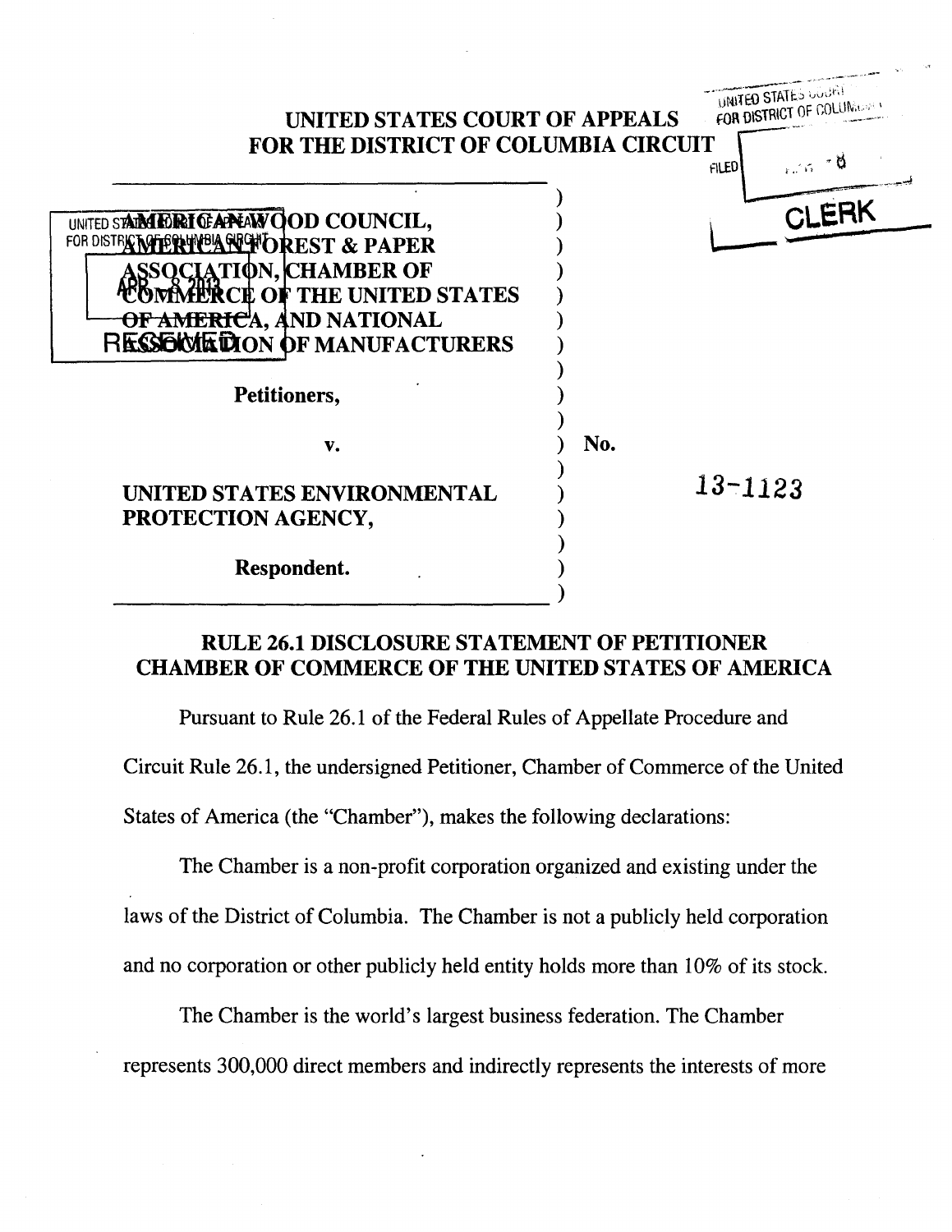than 3 million companies and professional organizations of every size, in every industry, from every region of the country. An important function of the Chamber is to represent the interests of its members in matters before the courts, Congress, and the Executive Branch. Many of the Chamber's members are subject to the regulations at issue in this matter.

Respectfully submitted,

Lev<sup> Rachel L. Brand</sup>

Sheldon Gilbert NATIONAL CHAMBER LITIGATION CENTER, INC. 1615 H Street N.W. Washington, DC 20062 (202) 463-5337 *Counsel for Chamber of Commerce of the United States of America*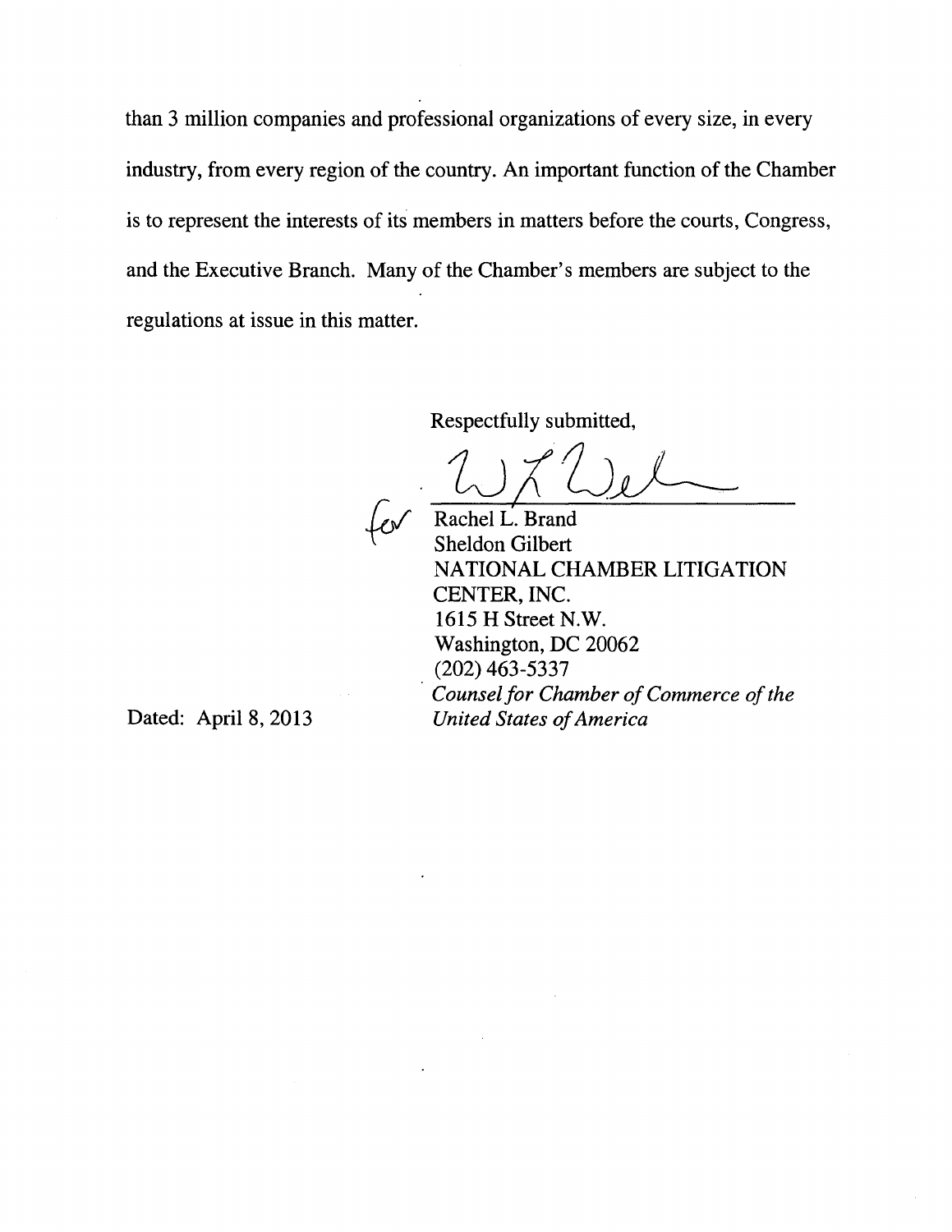

# RULE 26.1 DISCLOSURE STATEMENT OF PETITIONER THE NATIONAL ASSOCIATION OF MANUFACTURERS

Pursuant to Rule 26.1 of the Federal Rules of Appellate Procedure and Circuit Rule 26.1, Petitioner, the National Association of Manufacturers ("NAM"), makes the following declarations:

The NAM is the nation's largest industrial trade association, representing small and large manufacturers in every industrial sector and in all 50 states. The NAM's mission is to enhance the competitiveness of manufacturers by shaping a legislative and regulatory environment conducive to U.S. economic growth and to increase understanding among policymakers, the media and the general public